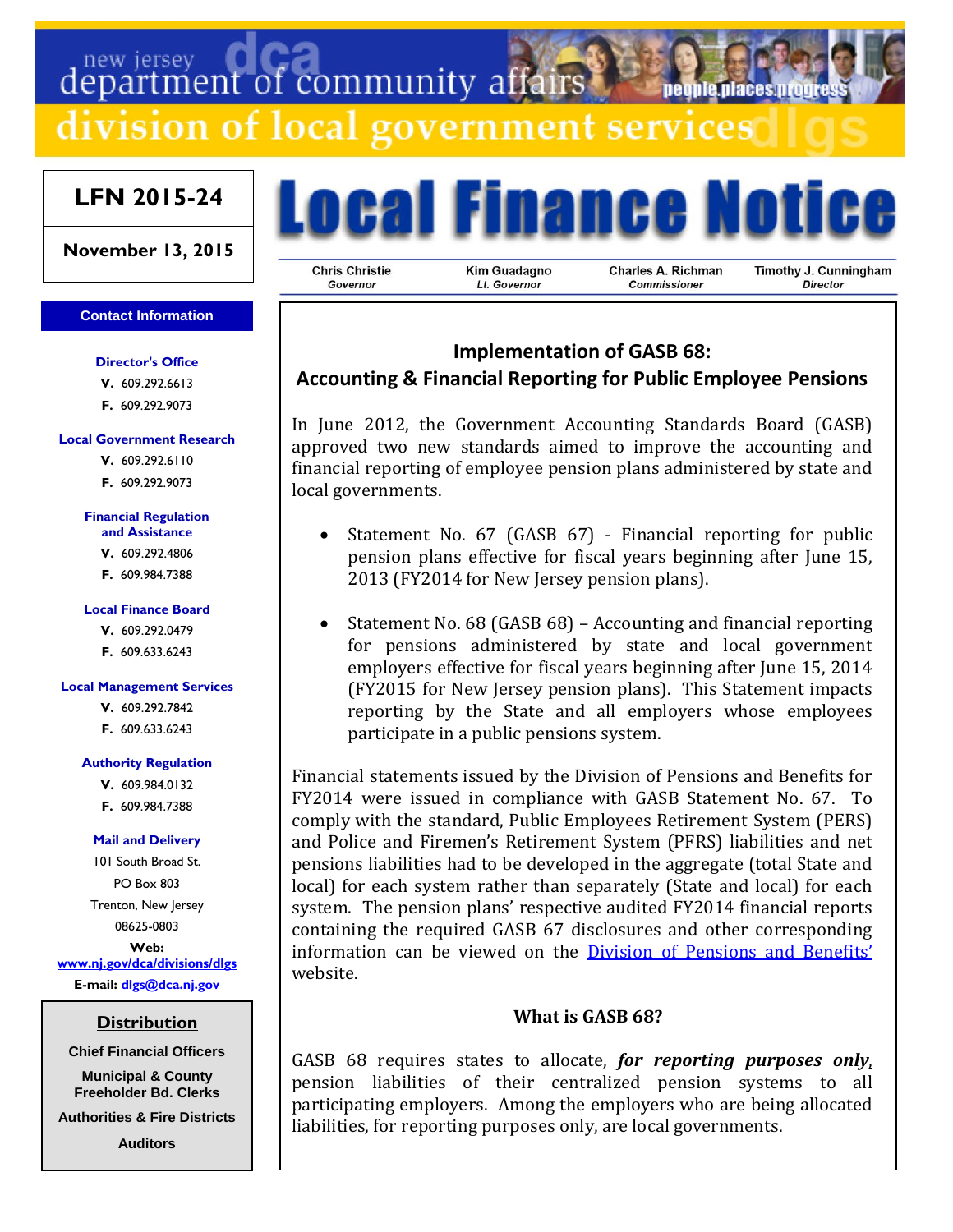The New Jersey Department of Treasury's Division of Pensions and Benefits is releasing GASB 68 reporting data today. Each local government's allocation can be found on the *Division of* [Pension's and Benefit's website](http://www.nj.gov/treasury/pensions/gasb-68-notice.shtml)

It is important to note the following when reviewing the liability that, for reporting purposes, has been allocated to your local government:

- Because GASB dictates reporting requirements, the State and local governments are required to report these allocations. Lack of compliance on the part of the State will result in a negative audit opinion on the State's financial statements, which could also result in negative findings on local government audits.
- Because GASB 68 dictates the methodologies to be used in calculating the required disclosures, including the pooling of both State and local employer pension assets and liabilities, aggregate local employer pension liabilities will appear to be higher than if separate State and local calculations were allowed.
- GASB reporting requirements solely govern financial reporting, but have no impact on State laws; therefore, the statements do not result in a change to the calculation of statutory assets, liabilities and contribution requirements for State and local employers. Accordingly, per statute, State and local systems are measured separately for the calculation of plan assets, liabilities and contribution requirements.
- The required disclosure is not expected to affect municipal credit ratings in any way
- Allocations have been audited by KMPG for accuracy

GASB 68 establishes standards for measuring and recognizing liabilities, deferred outflows of resources, deferred inflows of resources, and expense/expenditures. For defined benefit pensions, GASB 68 identifies the methods and assumptions that should be used to project benefit payments, discount projected benefit payments to their actuarial present value, and attribute that present value to periods of employee service. The Statement details the recognition and disclosure requirements for employers with liabilities (payables) to a defined benefit pension plan and for employers whose employees are provided with defined contribution pensions. Note disclosure and required supplementary information requirements about pensions also are addressed.

The full text of GASB 68 is available on the [Government Accounting Sta](http://www.gasb.org/resources/ccurl/988/315/GASBS%2068.pdf)ndards Board's website.

# **Local Government Compliance with GASB 68**

Compliance with GASB 68 reporting requirements is mandatory for both the State and for local governments.

Pursuant to N.J.A.C. 5:31-7.1 et seq., all entities subject to the Local Authorities Fiscal Control Law (N.J.S.A. 40A:5A-1 et seq.) are subject to Generally Accepted Accounting Principles (GAAP).